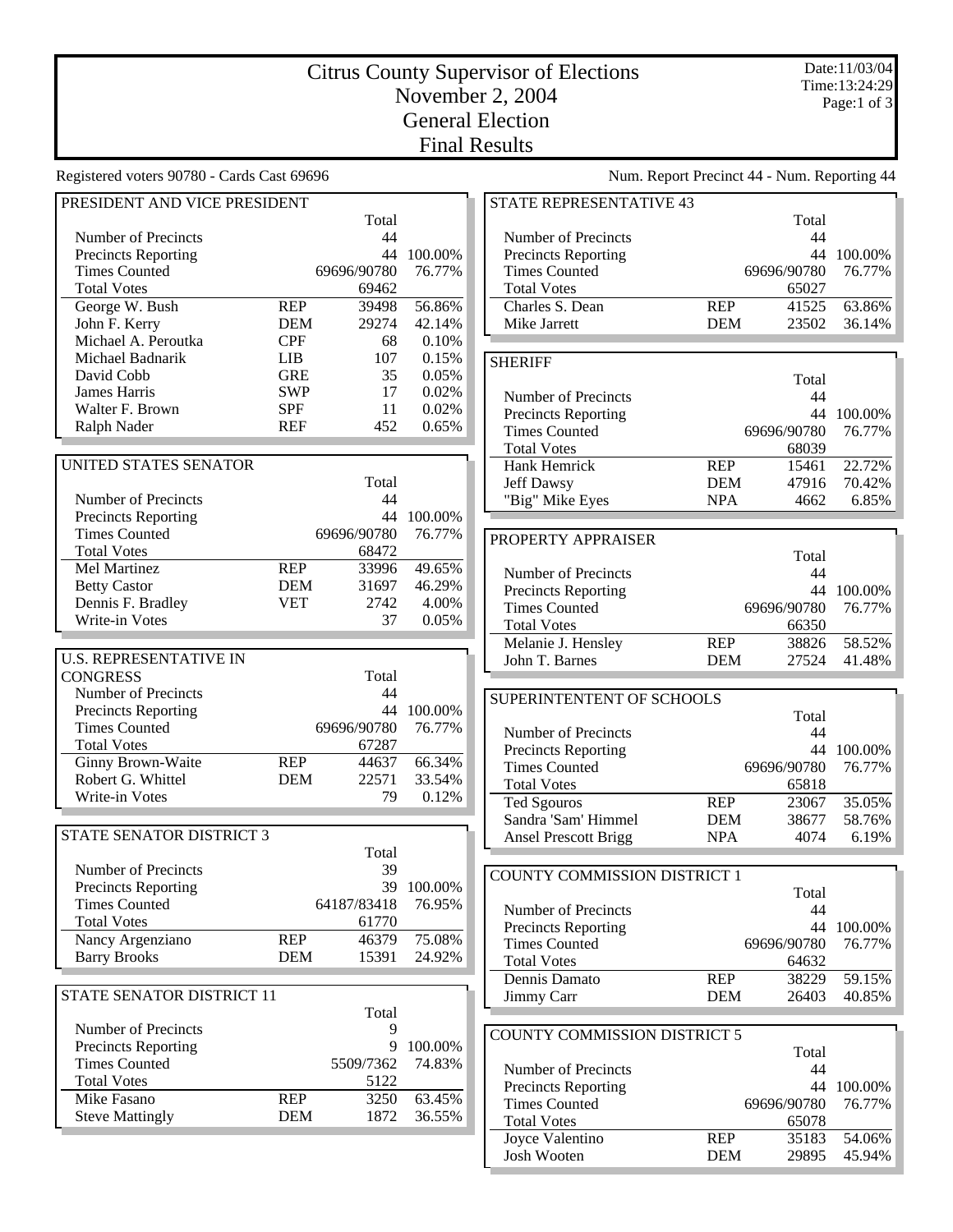| Date:11/03/04<br><b>Citrus County Supervisor of Elections</b><br>Time: 13:24:29<br>November 2, 2004<br>Page: $2$ of $3$<br><b>General Election</b><br><b>Final Results</b><br>Num. Report Precinct 44 - Num. Reporting 44<br>DISTRICT COURT OF APPEAL -<br>SUPREME COURT RETENTION - Bell<br>Total<br>Total<br>Torpy<br>44<br>Number of Precincts<br>44<br>Number of Precincts<br>Precincts Reporting<br>44 100.00%<br>Precincts Reporting<br>44 100.00%<br><b>Times Counted</b><br>69696/90780<br>76.77%<br><b>Times Counted</b><br>69696/90780<br>76.77%<br><b>Total Votes</b><br>58547<br><b>Total Votes</b><br>57290<br><b>YES</b><br>41507<br>70.90%<br><b>YES</b><br>70.16%<br>40192<br>NO<br>17040<br>29.10%<br>N <sub>O</sub><br>17098<br>29.84%<br>SUPREME COURT RETENTION -<br>CIRCUIT JUDGE, 5TH JUDICIAL<br><b>CIRCUIT</b><br>Cantero<br>Total<br>Total<br>Number of Precincts<br>44<br>Number of Precincts<br>44<br>44 100.00%<br>44 100.00%<br>Precincts Reporting<br>Precincts Reporting<br>69696/90780<br><b>Times Counted</b><br>76.77%<br><b>Times Counted</b><br>69696/90780<br>76.77%<br><b>Total Votes</b><br>58142<br><b>Total Votes</b><br>57867<br>67.89%<br>57.51%<br><b>YES</b><br>39470<br>Stephen D. Spivey<br>33279<br>N <sub>O</sub><br>18672<br>Michael G. Takac<br>42.49%<br>32.11%<br>24588<br>DISTRICT COURT OF APPEAL -<br><b>SCHOOL BOARD DISTRICT 4</b><br>Griffin<br>Total<br>Total<br>Number of Precincts<br>44<br>Number of Precincts<br>44<br>44 100.00%<br>44 100.00%<br>Precincts Reporting<br>Precincts Reporting<br><b>Times Counted</b><br>69696/90780<br>76.77%<br><b>Times Counted</b><br>69696/90780<br>76.77%<br><b>Total Votes</b><br><b>Total Votes</b><br>57961<br>60097<br>40715<br>70.25%<br>Cynthia S Cindy Cino<br><b>YES</b><br>27059<br>45.03%<br>N <sub>O</sub><br>54.97%<br>17246<br>29.75%<br><b>Bill Murray</b><br>33038<br>DISTRICT COURT OF APPEAL -<br><b>SCHOOL BOARD DISTRICT 5</b><br>Total<br>Total<br>Monaco<br>44<br>Number of Precincts<br>44<br>Number of Precincts<br>44 100.00%<br><b>Precincts Reporting</b><br>Precincts Reporting<br>44 100.00%<br>69696/90780<br>69696/90780<br><b>Times Counted</b><br>76.77%<br><b>Times Counted</b><br>76.77%<br><b>Total Votes</b><br>57670<br><b>Total Votes</b><br>59731<br><b>YES</b><br>70.52%<br>Bruce E. Bellamy<br>21867<br>36.61%<br>40667<br>NO<br>Linda B. Powers<br>63.39%<br>17003<br>29.48%<br>37864<br>DISTRICT COURT OF APPEAL -<br>CITY COUNCIL MEMBER SEAT 1<br>Peterson<br>Total<br>Total<br>Number of Precincts<br>44<br>Number of Precincts<br>4<br>44 100.00%<br>Precincts Reporting<br><b>Precincts Reporting</b><br>100.00%<br>4<br><b>Times Counted</b><br>69696/90780<br><b>Times Counted</b><br>1778/2426<br>73.29%<br>76.77%<br><b>Total Votes</b><br>57774<br><b>Total Votes</b><br>1582<br><b>YES</b><br>69.18%<br>50.76%<br>39969<br>John Kendall<br>803<br>NO<br>17805<br>30.82%<br>779<br>49.24%<br>J. Kostelnick<br>CITY COUNCIL MEMBER SEAT 3<br>DISTRICT COURT OF APPEAL -<br>Total<br>Sharp<br>Total<br>Number of Precincts<br>Number of Precincts<br>44<br>4<br>Precincts Reporting<br>Precincts Reporting<br>44 100.00%<br>100.00%<br>4<br><b>Times Counted</b><br>69696/90780<br>76.77%<br><b>Times Counted</b><br>73.29%<br>1778/2426<br><b>Total Votes</b><br><b>Total Votes</b><br>57533<br>1594 |            |       |        |                |     |        |  |
|----------------------------------------------------------------------------------------------------------------------------------------------------------------------------------------------------------------------------------------------------------------------------------------------------------------------------------------------------------------------------------------------------------------------------------------------------------------------------------------------------------------------------------------------------------------------------------------------------------------------------------------------------------------------------------------------------------------------------------------------------------------------------------------------------------------------------------------------------------------------------------------------------------------------------------------------------------------------------------------------------------------------------------------------------------------------------------------------------------------------------------------------------------------------------------------------------------------------------------------------------------------------------------------------------------------------------------------------------------------------------------------------------------------------------------------------------------------------------------------------------------------------------------------------------------------------------------------------------------------------------------------------------------------------------------------------------------------------------------------------------------------------------------------------------------------------------------------------------------------------------------------------------------------------------------------------------------------------------------------------------------------------------------------------------------------------------------------------------------------------------------------------------------------------------------------------------------------------------------------------------------------------------------------------------------------------------------------------------------------------------------------------------------------------------------------------------------------------------------------------------------------------------------------------------------------------------------------------------------------------------------------------------------------------------------------------------------------------------------------------------------------------------------------------------------------------------------------------------------------------------------------------------------------------------------------------------------------------------------------------------------------------------------------------------------------------------------------------------------------------------------------------------------------------------------------------------------------------------------------------------------------------------------------------------------------------------------------------------------------|------------|-------|--------|----------------|-----|--------|--|
|                                                                                                                                                                                                                                                                                                                                                                                                                                                                                                                                                                                                                                                                                                                                                                                                                                                                                                                                                                                                                                                                                                                                                                                                                                                                                                                                                                                                                                                                                                                                                                                                                                                                                                                                                                                                                                                                                                                                                                                                                                                                                                                                                                                                                                                                                                                                                                                                                                                                                                                                                                                                                                                                                                                                                                                                                                                                                                                                                                                                                                                                                                                                                                                                                                                                                                                                                                |            |       |        |                |     |        |  |
|                                                                                                                                                                                                                                                                                                                                                                                                                                                                                                                                                                                                                                                                                                                                                                                                                                                                                                                                                                                                                                                                                                                                                                                                                                                                                                                                                                                                                                                                                                                                                                                                                                                                                                                                                                                                                                                                                                                                                                                                                                                                                                                                                                                                                                                                                                                                                                                                                                                                                                                                                                                                                                                                                                                                                                                                                                                                                                                                                                                                                                                                                                                                                                                                                                                                                                                                                                |            |       |        |                |     |        |  |
|                                                                                                                                                                                                                                                                                                                                                                                                                                                                                                                                                                                                                                                                                                                                                                                                                                                                                                                                                                                                                                                                                                                                                                                                                                                                                                                                                                                                                                                                                                                                                                                                                                                                                                                                                                                                                                                                                                                                                                                                                                                                                                                                                                                                                                                                                                                                                                                                                                                                                                                                                                                                                                                                                                                                                                                                                                                                                                                                                                                                                                                                                                                                                                                                                                                                                                                                                                |            |       |        |                |     |        |  |
|                                                                                                                                                                                                                                                                                                                                                                                                                                                                                                                                                                                                                                                                                                                                                                                                                                                                                                                                                                                                                                                                                                                                                                                                                                                                                                                                                                                                                                                                                                                                                                                                                                                                                                                                                                                                                                                                                                                                                                                                                                                                                                                                                                                                                                                                                                                                                                                                                                                                                                                                                                                                                                                                                                                                                                                                                                                                                                                                                                                                                                                                                                                                                                                                                                                                                                                                                                |            |       |        |                |     |        |  |
| Registered voters 90780 - Cards Cast 69696                                                                                                                                                                                                                                                                                                                                                                                                                                                                                                                                                                                                                                                                                                                                                                                                                                                                                                                                                                                                                                                                                                                                                                                                                                                                                                                                                                                                                                                                                                                                                                                                                                                                                                                                                                                                                                                                                                                                                                                                                                                                                                                                                                                                                                                                                                                                                                                                                                                                                                                                                                                                                                                                                                                                                                                                                                                                                                                                                                                                                                                                                                                                                                                                                                                                                                                     |            |       |        |                |     |        |  |
|                                                                                                                                                                                                                                                                                                                                                                                                                                                                                                                                                                                                                                                                                                                                                                                                                                                                                                                                                                                                                                                                                                                                                                                                                                                                                                                                                                                                                                                                                                                                                                                                                                                                                                                                                                                                                                                                                                                                                                                                                                                                                                                                                                                                                                                                                                                                                                                                                                                                                                                                                                                                                                                                                                                                                                                                                                                                                                                                                                                                                                                                                                                                                                                                                                                                                                                                                                |            |       |        |                |     |        |  |
|                                                                                                                                                                                                                                                                                                                                                                                                                                                                                                                                                                                                                                                                                                                                                                                                                                                                                                                                                                                                                                                                                                                                                                                                                                                                                                                                                                                                                                                                                                                                                                                                                                                                                                                                                                                                                                                                                                                                                                                                                                                                                                                                                                                                                                                                                                                                                                                                                                                                                                                                                                                                                                                                                                                                                                                                                                                                                                                                                                                                                                                                                                                                                                                                                                                                                                                                                                |            |       |        |                |     |        |  |
|                                                                                                                                                                                                                                                                                                                                                                                                                                                                                                                                                                                                                                                                                                                                                                                                                                                                                                                                                                                                                                                                                                                                                                                                                                                                                                                                                                                                                                                                                                                                                                                                                                                                                                                                                                                                                                                                                                                                                                                                                                                                                                                                                                                                                                                                                                                                                                                                                                                                                                                                                                                                                                                                                                                                                                                                                                                                                                                                                                                                                                                                                                                                                                                                                                                                                                                                                                |            |       |        |                |     |        |  |
|                                                                                                                                                                                                                                                                                                                                                                                                                                                                                                                                                                                                                                                                                                                                                                                                                                                                                                                                                                                                                                                                                                                                                                                                                                                                                                                                                                                                                                                                                                                                                                                                                                                                                                                                                                                                                                                                                                                                                                                                                                                                                                                                                                                                                                                                                                                                                                                                                                                                                                                                                                                                                                                                                                                                                                                                                                                                                                                                                                                                                                                                                                                                                                                                                                                                                                                                                                |            |       |        |                |     |        |  |
|                                                                                                                                                                                                                                                                                                                                                                                                                                                                                                                                                                                                                                                                                                                                                                                                                                                                                                                                                                                                                                                                                                                                                                                                                                                                                                                                                                                                                                                                                                                                                                                                                                                                                                                                                                                                                                                                                                                                                                                                                                                                                                                                                                                                                                                                                                                                                                                                                                                                                                                                                                                                                                                                                                                                                                                                                                                                                                                                                                                                                                                                                                                                                                                                                                                                                                                                                                |            |       |        |                |     |        |  |
|                                                                                                                                                                                                                                                                                                                                                                                                                                                                                                                                                                                                                                                                                                                                                                                                                                                                                                                                                                                                                                                                                                                                                                                                                                                                                                                                                                                                                                                                                                                                                                                                                                                                                                                                                                                                                                                                                                                                                                                                                                                                                                                                                                                                                                                                                                                                                                                                                                                                                                                                                                                                                                                                                                                                                                                                                                                                                                                                                                                                                                                                                                                                                                                                                                                                                                                                                                |            |       |        |                |     |        |  |
|                                                                                                                                                                                                                                                                                                                                                                                                                                                                                                                                                                                                                                                                                                                                                                                                                                                                                                                                                                                                                                                                                                                                                                                                                                                                                                                                                                                                                                                                                                                                                                                                                                                                                                                                                                                                                                                                                                                                                                                                                                                                                                                                                                                                                                                                                                                                                                                                                                                                                                                                                                                                                                                                                                                                                                                                                                                                                                                                                                                                                                                                                                                                                                                                                                                                                                                                                                |            |       |        |                |     |        |  |
|                                                                                                                                                                                                                                                                                                                                                                                                                                                                                                                                                                                                                                                                                                                                                                                                                                                                                                                                                                                                                                                                                                                                                                                                                                                                                                                                                                                                                                                                                                                                                                                                                                                                                                                                                                                                                                                                                                                                                                                                                                                                                                                                                                                                                                                                                                                                                                                                                                                                                                                                                                                                                                                                                                                                                                                                                                                                                                                                                                                                                                                                                                                                                                                                                                                                                                                                                                |            |       |        |                |     |        |  |
|                                                                                                                                                                                                                                                                                                                                                                                                                                                                                                                                                                                                                                                                                                                                                                                                                                                                                                                                                                                                                                                                                                                                                                                                                                                                                                                                                                                                                                                                                                                                                                                                                                                                                                                                                                                                                                                                                                                                                                                                                                                                                                                                                                                                                                                                                                                                                                                                                                                                                                                                                                                                                                                                                                                                                                                                                                                                                                                                                                                                                                                                                                                                                                                                                                                                                                                                                                |            |       |        |                |     |        |  |
|                                                                                                                                                                                                                                                                                                                                                                                                                                                                                                                                                                                                                                                                                                                                                                                                                                                                                                                                                                                                                                                                                                                                                                                                                                                                                                                                                                                                                                                                                                                                                                                                                                                                                                                                                                                                                                                                                                                                                                                                                                                                                                                                                                                                                                                                                                                                                                                                                                                                                                                                                                                                                                                                                                                                                                                                                                                                                                                                                                                                                                                                                                                                                                                                                                                                                                                                                                |            |       |        |                |     |        |  |
|                                                                                                                                                                                                                                                                                                                                                                                                                                                                                                                                                                                                                                                                                                                                                                                                                                                                                                                                                                                                                                                                                                                                                                                                                                                                                                                                                                                                                                                                                                                                                                                                                                                                                                                                                                                                                                                                                                                                                                                                                                                                                                                                                                                                                                                                                                                                                                                                                                                                                                                                                                                                                                                                                                                                                                                                                                                                                                                                                                                                                                                                                                                                                                                                                                                                                                                                                                |            |       |        |                |     |        |  |
|                                                                                                                                                                                                                                                                                                                                                                                                                                                                                                                                                                                                                                                                                                                                                                                                                                                                                                                                                                                                                                                                                                                                                                                                                                                                                                                                                                                                                                                                                                                                                                                                                                                                                                                                                                                                                                                                                                                                                                                                                                                                                                                                                                                                                                                                                                                                                                                                                                                                                                                                                                                                                                                                                                                                                                                                                                                                                                                                                                                                                                                                                                                                                                                                                                                                                                                                                                |            |       |        |                |     |        |  |
|                                                                                                                                                                                                                                                                                                                                                                                                                                                                                                                                                                                                                                                                                                                                                                                                                                                                                                                                                                                                                                                                                                                                                                                                                                                                                                                                                                                                                                                                                                                                                                                                                                                                                                                                                                                                                                                                                                                                                                                                                                                                                                                                                                                                                                                                                                                                                                                                                                                                                                                                                                                                                                                                                                                                                                                                                                                                                                                                                                                                                                                                                                                                                                                                                                                                                                                                                                |            |       |        |                |     |        |  |
|                                                                                                                                                                                                                                                                                                                                                                                                                                                                                                                                                                                                                                                                                                                                                                                                                                                                                                                                                                                                                                                                                                                                                                                                                                                                                                                                                                                                                                                                                                                                                                                                                                                                                                                                                                                                                                                                                                                                                                                                                                                                                                                                                                                                                                                                                                                                                                                                                                                                                                                                                                                                                                                                                                                                                                                                                                                                                                                                                                                                                                                                                                                                                                                                                                                                                                                                                                |            |       |        |                |     |        |  |
|                                                                                                                                                                                                                                                                                                                                                                                                                                                                                                                                                                                                                                                                                                                                                                                                                                                                                                                                                                                                                                                                                                                                                                                                                                                                                                                                                                                                                                                                                                                                                                                                                                                                                                                                                                                                                                                                                                                                                                                                                                                                                                                                                                                                                                                                                                                                                                                                                                                                                                                                                                                                                                                                                                                                                                                                                                                                                                                                                                                                                                                                                                                                                                                                                                                                                                                                                                |            |       |        |                |     |        |  |
|                                                                                                                                                                                                                                                                                                                                                                                                                                                                                                                                                                                                                                                                                                                                                                                                                                                                                                                                                                                                                                                                                                                                                                                                                                                                                                                                                                                                                                                                                                                                                                                                                                                                                                                                                                                                                                                                                                                                                                                                                                                                                                                                                                                                                                                                                                                                                                                                                                                                                                                                                                                                                                                                                                                                                                                                                                                                                                                                                                                                                                                                                                                                                                                                                                                                                                                                                                |            |       |        |                |     |        |  |
|                                                                                                                                                                                                                                                                                                                                                                                                                                                                                                                                                                                                                                                                                                                                                                                                                                                                                                                                                                                                                                                                                                                                                                                                                                                                                                                                                                                                                                                                                                                                                                                                                                                                                                                                                                                                                                                                                                                                                                                                                                                                                                                                                                                                                                                                                                                                                                                                                                                                                                                                                                                                                                                                                                                                                                                                                                                                                                                                                                                                                                                                                                                                                                                                                                                                                                                                                                |            |       |        |                |     |        |  |
|                                                                                                                                                                                                                                                                                                                                                                                                                                                                                                                                                                                                                                                                                                                                                                                                                                                                                                                                                                                                                                                                                                                                                                                                                                                                                                                                                                                                                                                                                                                                                                                                                                                                                                                                                                                                                                                                                                                                                                                                                                                                                                                                                                                                                                                                                                                                                                                                                                                                                                                                                                                                                                                                                                                                                                                                                                                                                                                                                                                                                                                                                                                                                                                                                                                                                                                                                                |            |       |        |                |     |        |  |
|                                                                                                                                                                                                                                                                                                                                                                                                                                                                                                                                                                                                                                                                                                                                                                                                                                                                                                                                                                                                                                                                                                                                                                                                                                                                                                                                                                                                                                                                                                                                                                                                                                                                                                                                                                                                                                                                                                                                                                                                                                                                                                                                                                                                                                                                                                                                                                                                                                                                                                                                                                                                                                                                                                                                                                                                                                                                                                                                                                                                                                                                                                                                                                                                                                                                                                                                                                |            |       |        |                |     |        |  |
|                                                                                                                                                                                                                                                                                                                                                                                                                                                                                                                                                                                                                                                                                                                                                                                                                                                                                                                                                                                                                                                                                                                                                                                                                                                                                                                                                                                                                                                                                                                                                                                                                                                                                                                                                                                                                                                                                                                                                                                                                                                                                                                                                                                                                                                                                                                                                                                                                                                                                                                                                                                                                                                                                                                                                                                                                                                                                                                                                                                                                                                                                                                                                                                                                                                                                                                                                                |            |       |        |                |     |        |  |
|                                                                                                                                                                                                                                                                                                                                                                                                                                                                                                                                                                                                                                                                                                                                                                                                                                                                                                                                                                                                                                                                                                                                                                                                                                                                                                                                                                                                                                                                                                                                                                                                                                                                                                                                                                                                                                                                                                                                                                                                                                                                                                                                                                                                                                                                                                                                                                                                                                                                                                                                                                                                                                                                                                                                                                                                                                                                                                                                                                                                                                                                                                                                                                                                                                                                                                                                                                |            |       |        |                |     |        |  |
|                                                                                                                                                                                                                                                                                                                                                                                                                                                                                                                                                                                                                                                                                                                                                                                                                                                                                                                                                                                                                                                                                                                                                                                                                                                                                                                                                                                                                                                                                                                                                                                                                                                                                                                                                                                                                                                                                                                                                                                                                                                                                                                                                                                                                                                                                                                                                                                                                                                                                                                                                                                                                                                                                                                                                                                                                                                                                                                                                                                                                                                                                                                                                                                                                                                                                                                                                                |            |       |        |                |     |        |  |
|                                                                                                                                                                                                                                                                                                                                                                                                                                                                                                                                                                                                                                                                                                                                                                                                                                                                                                                                                                                                                                                                                                                                                                                                                                                                                                                                                                                                                                                                                                                                                                                                                                                                                                                                                                                                                                                                                                                                                                                                                                                                                                                                                                                                                                                                                                                                                                                                                                                                                                                                                                                                                                                                                                                                                                                                                                                                                                                                                                                                                                                                                                                                                                                                                                                                                                                                                                |            |       |        |                |     |        |  |
|                                                                                                                                                                                                                                                                                                                                                                                                                                                                                                                                                                                                                                                                                                                                                                                                                                                                                                                                                                                                                                                                                                                                                                                                                                                                                                                                                                                                                                                                                                                                                                                                                                                                                                                                                                                                                                                                                                                                                                                                                                                                                                                                                                                                                                                                                                                                                                                                                                                                                                                                                                                                                                                                                                                                                                                                                                                                                                                                                                                                                                                                                                                                                                                                                                                                                                                                                                |            |       |        |                |     |        |  |
|                                                                                                                                                                                                                                                                                                                                                                                                                                                                                                                                                                                                                                                                                                                                                                                                                                                                                                                                                                                                                                                                                                                                                                                                                                                                                                                                                                                                                                                                                                                                                                                                                                                                                                                                                                                                                                                                                                                                                                                                                                                                                                                                                                                                                                                                                                                                                                                                                                                                                                                                                                                                                                                                                                                                                                                                                                                                                                                                                                                                                                                                                                                                                                                                                                                                                                                                                                |            |       |        |                |     |        |  |
|                                                                                                                                                                                                                                                                                                                                                                                                                                                                                                                                                                                                                                                                                                                                                                                                                                                                                                                                                                                                                                                                                                                                                                                                                                                                                                                                                                                                                                                                                                                                                                                                                                                                                                                                                                                                                                                                                                                                                                                                                                                                                                                                                                                                                                                                                                                                                                                                                                                                                                                                                                                                                                                                                                                                                                                                                                                                                                                                                                                                                                                                                                                                                                                                                                                                                                                                                                |            |       |        |                |     |        |  |
|                                                                                                                                                                                                                                                                                                                                                                                                                                                                                                                                                                                                                                                                                                                                                                                                                                                                                                                                                                                                                                                                                                                                                                                                                                                                                                                                                                                                                                                                                                                                                                                                                                                                                                                                                                                                                                                                                                                                                                                                                                                                                                                                                                                                                                                                                                                                                                                                                                                                                                                                                                                                                                                                                                                                                                                                                                                                                                                                                                                                                                                                                                                                                                                                                                                                                                                                                                |            |       |        |                |     |        |  |
|                                                                                                                                                                                                                                                                                                                                                                                                                                                                                                                                                                                                                                                                                                                                                                                                                                                                                                                                                                                                                                                                                                                                                                                                                                                                                                                                                                                                                                                                                                                                                                                                                                                                                                                                                                                                                                                                                                                                                                                                                                                                                                                                                                                                                                                                                                                                                                                                                                                                                                                                                                                                                                                                                                                                                                                                                                                                                                                                                                                                                                                                                                                                                                                                                                                                                                                                                                |            |       |        |                |     |        |  |
|                                                                                                                                                                                                                                                                                                                                                                                                                                                                                                                                                                                                                                                                                                                                                                                                                                                                                                                                                                                                                                                                                                                                                                                                                                                                                                                                                                                                                                                                                                                                                                                                                                                                                                                                                                                                                                                                                                                                                                                                                                                                                                                                                                                                                                                                                                                                                                                                                                                                                                                                                                                                                                                                                                                                                                                                                                                                                                                                                                                                                                                                                                                                                                                                                                                                                                                                                                |            |       |        |                |     |        |  |
|                                                                                                                                                                                                                                                                                                                                                                                                                                                                                                                                                                                                                                                                                                                                                                                                                                                                                                                                                                                                                                                                                                                                                                                                                                                                                                                                                                                                                                                                                                                                                                                                                                                                                                                                                                                                                                                                                                                                                                                                                                                                                                                                                                                                                                                                                                                                                                                                                                                                                                                                                                                                                                                                                                                                                                                                                                                                                                                                                                                                                                                                                                                                                                                                                                                                                                                                                                |            |       |        |                |     |        |  |
|                                                                                                                                                                                                                                                                                                                                                                                                                                                                                                                                                                                                                                                                                                                                                                                                                                                                                                                                                                                                                                                                                                                                                                                                                                                                                                                                                                                                                                                                                                                                                                                                                                                                                                                                                                                                                                                                                                                                                                                                                                                                                                                                                                                                                                                                                                                                                                                                                                                                                                                                                                                                                                                                                                                                                                                                                                                                                                                                                                                                                                                                                                                                                                                                                                                                                                                                                                |            |       |        |                |     |        |  |
|                                                                                                                                                                                                                                                                                                                                                                                                                                                                                                                                                                                                                                                                                                                                                                                                                                                                                                                                                                                                                                                                                                                                                                                                                                                                                                                                                                                                                                                                                                                                                                                                                                                                                                                                                                                                                                                                                                                                                                                                                                                                                                                                                                                                                                                                                                                                                                                                                                                                                                                                                                                                                                                                                                                                                                                                                                                                                                                                                                                                                                                                                                                                                                                                                                                                                                                                                                |            |       |        |                |     |        |  |
|                                                                                                                                                                                                                                                                                                                                                                                                                                                                                                                                                                                                                                                                                                                                                                                                                                                                                                                                                                                                                                                                                                                                                                                                                                                                                                                                                                                                                                                                                                                                                                                                                                                                                                                                                                                                                                                                                                                                                                                                                                                                                                                                                                                                                                                                                                                                                                                                                                                                                                                                                                                                                                                                                                                                                                                                                                                                                                                                                                                                                                                                                                                                                                                                                                                                                                                                                                |            |       |        |                |     |        |  |
|                                                                                                                                                                                                                                                                                                                                                                                                                                                                                                                                                                                                                                                                                                                                                                                                                                                                                                                                                                                                                                                                                                                                                                                                                                                                                                                                                                                                                                                                                                                                                                                                                                                                                                                                                                                                                                                                                                                                                                                                                                                                                                                                                                                                                                                                                                                                                                                                                                                                                                                                                                                                                                                                                                                                                                                                                                                                                                                                                                                                                                                                                                                                                                                                                                                                                                                                                                |            |       |        |                |     |        |  |
|                                                                                                                                                                                                                                                                                                                                                                                                                                                                                                                                                                                                                                                                                                                                                                                                                                                                                                                                                                                                                                                                                                                                                                                                                                                                                                                                                                                                                                                                                                                                                                                                                                                                                                                                                                                                                                                                                                                                                                                                                                                                                                                                                                                                                                                                                                                                                                                                                                                                                                                                                                                                                                                                                                                                                                                                                                                                                                                                                                                                                                                                                                                                                                                                                                                                                                                                                                |            |       |        |                |     |        |  |
|                                                                                                                                                                                                                                                                                                                                                                                                                                                                                                                                                                                                                                                                                                                                                                                                                                                                                                                                                                                                                                                                                                                                                                                                                                                                                                                                                                                                                                                                                                                                                                                                                                                                                                                                                                                                                                                                                                                                                                                                                                                                                                                                                                                                                                                                                                                                                                                                                                                                                                                                                                                                                                                                                                                                                                                                                                                                                                                                                                                                                                                                                                                                                                                                                                                                                                                                                                |            |       |        |                |     |        |  |
|                                                                                                                                                                                                                                                                                                                                                                                                                                                                                                                                                                                                                                                                                                                                                                                                                                                                                                                                                                                                                                                                                                                                                                                                                                                                                                                                                                                                                                                                                                                                                                                                                                                                                                                                                                                                                                                                                                                                                                                                                                                                                                                                                                                                                                                                                                                                                                                                                                                                                                                                                                                                                                                                                                                                                                                                                                                                                                                                                                                                                                                                                                                                                                                                                                                                                                                                                                |            |       |        |                |     |        |  |
|                                                                                                                                                                                                                                                                                                                                                                                                                                                                                                                                                                                                                                                                                                                                                                                                                                                                                                                                                                                                                                                                                                                                                                                                                                                                                                                                                                                                                                                                                                                                                                                                                                                                                                                                                                                                                                                                                                                                                                                                                                                                                                                                                                                                                                                                                                                                                                                                                                                                                                                                                                                                                                                                                                                                                                                                                                                                                                                                                                                                                                                                                                                                                                                                                                                                                                                                                                |            |       |        |                |     |        |  |
|                                                                                                                                                                                                                                                                                                                                                                                                                                                                                                                                                                                                                                                                                                                                                                                                                                                                                                                                                                                                                                                                                                                                                                                                                                                                                                                                                                                                                                                                                                                                                                                                                                                                                                                                                                                                                                                                                                                                                                                                                                                                                                                                                                                                                                                                                                                                                                                                                                                                                                                                                                                                                                                                                                                                                                                                                                                                                                                                                                                                                                                                                                                                                                                                                                                                                                                                                                |            |       |        |                |     |        |  |
|                                                                                                                                                                                                                                                                                                                                                                                                                                                                                                                                                                                                                                                                                                                                                                                                                                                                                                                                                                                                                                                                                                                                                                                                                                                                                                                                                                                                                                                                                                                                                                                                                                                                                                                                                                                                                                                                                                                                                                                                                                                                                                                                                                                                                                                                                                                                                                                                                                                                                                                                                                                                                                                                                                                                                                                                                                                                                                                                                                                                                                                                                                                                                                                                                                                                                                                                                                |            |       |        |                |     |        |  |
|                                                                                                                                                                                                                                                                                                                                                                                                                                                                                                                                                                                                                                                                                                                                                                                                                                                                                                                                                                                                                                                                                                                                                                                                                                                                                                                                                                                                                                                                                                                                                                                                                                                                                                                                                                                                                                                                                                                                                                                                                                                                                                                                                                                                                                                                                                                                                                                                                                                                                                                                                                                                                                                                                                                                                                                                                                                                                                                                                                                                                                                                                                                                                                                                                                                                                                                                                                |            |       |        |                |     |        |  |
|                                                                                                                                                                                                                                                                                                                                                                                                                                                                                                                                                                                                                                                                                                                                                                                                                                                                                                                                                                                                                                                                                                                                                                                                                                                                                                                                                                                                                                                                                                                                                                                                                                                                                                                                                                                                                                                                                                                                                                                                                                                                                                                                                                                                                                                                                                                                                                                                                                                                                                                                                                                                                                                                                                                                                                                                                                                                                                                                                                                                                                                                                                                                                                                                                                                                                                                                                                |            |       |        |                |     |        |  |
|                                                                                                                                                                                                                                                                                                                                                                                                                                                                                                                                                                                                                                                                                                                                                                                                                                                                                                                                                                                                                                                                                                                                                                                                                                                                                                                                                                                                                                                                                                                                                                                                                                                                                                                                                                                                                                                                                                                                                                                                                                                                                                                                                                                                                                                                                                                                                                                                                                                                                                                                                                                                                                                                                                                                                                                                                                                                                                                                                                                                                                                                                                                                                                                                                                                                                                                                                                |            |       |        |                |     |        |  |
|                                                                                                                                                                                                                                                                                                                                                                                                                                                                                                                                                                                                                                                                                                                                                                                                                                                                                                                                                                                                                                                                                                                                                                                                                                                                                                                                                                                                                                                                                                                                                                                                                                                                                                                                                                                                                                                                                                                                                                                                                                                                                                                                                                                                                                                                                                                                                                                                                                                                                                                                                                                                                                                                                                                                                                                                                                                                                                                                                                                                                                                                                                                                                                                                                                                                                                                                                                |            |       |        |                |     |        |  |
|                                                                                                                                                                                                                                                                                                                                                                                                                                                                                                                                                                                                                                                                                                                                                                                                                                                                                                                                                                                                                                                                                                                                                                                                                                                                                                                                                                                                                                                                                                                                                                                                                                                                                                                                                                                                                                                                                                                                                                                                                                                                                                                                                                                                                                                                                                                                                                                                                                                                                                                                                                                                                                                                                                                                                                                                                                                                                                                                                                                                                                                                                                                                                                                                                                                                                                                                                                |            |       |        |                |     |        |  |
|                                                                                                                                                                                                                                                                                                                                                                                                                                                                                                                                                                                                                                                                                                                                                                                                                                                                                                                                                                                                                                                                                                                                                                                                                                                                                                                                                                                                                                                                                                                                                                                                                                                                                                                                                                                                                                                                                                                                                                                                                                                                                                                                                                                                                                                                                                                                                                                                                                                                                                                                                                                                                                                                                                                                                                                                                                                                                                                                                                                                                                                                                                                                                                                                                                                                                                                                                                |            |       |        |                |     |        |  |
|                                                                                                                                                                                                                                                                                                                                                                                                                                                                                                                                                                                                                                                                                                                                                                                                                                                                                                                                                                                                                                                                                                                                                                                                                                                                                                                                                                                                                                                                                                                                                                                                                                                                                                                                                                                                                                                                                                                                                                                                                                                                                                                                                                                                                                                                                                                                                                                                                                                                                                                                                                                                                                                                                                                                                                                                                                                                                                                                                                                                                                                                                                                                                                                                                                                                                                                                                                |            |       |        |                |     |        |  |
|                                                                                                                                                                                                                                                                                                                                                                                                                                                                                                                                                                                                                                                                                                                                                                                                                                                                                                                                                                                                                                                                                                                                                                                                                                                                                                                                                                                                                                                                                                                                                                                                                                                                                                                                                                                                                                                                                                                                                                                                                                                                                                                                                                                                                                                                                                                                                                                                                                                                                                                                                                                                                                                                                                                                                                                                                                                                                                                                                                                                                                                                                                                                                                                                                                                                                                                                                                |            |       |        |                |     |        |  |
|                                                                                                                                                                                                                                                                                                                                                                                                                                                                                                                                                                                                                                                                                                                                                                                                                                                                                                                                                                                                                                                                                                                                                                                                                                                                                                                                                                                                                                                                                                                                                                                                                                                                                                                                                                                                                                                                                                                                                                                                                                                                                                                                                                                                                                                                                                                                                                                                                                                                                                                                                                                                                                                                                                                                                                                                                                                                                                                                                                                                                                                                                                                                                                                                                                                                                                                                                                |            |       |        |                |     |        |  |
|                                                                                                                                                                                                                                                                                                                                                                                                                                                                                                                                                                                                                                                                                                                                                                                                                                                                                                                                                                                                                                                                                                                                                                                                                                                                                                                                                                                                                                                                                                                                                                                                                                                                                                                                                                                                                                                                                                                                                                                                                                                                                                                                                                                                                                                                                                                                                                                                                                                                                                                                                                                                                                                                                                                                                                                                                                                                                                                                                                                                                                                                                                                                                                                                                                                                                                                                                                |            |       |        |                |     |        |  |
|                                                                                                                                                                                                                                                                                                                                                                                                                                                                                                                                                                                                                                                                                                                                                                                                                                                                                                                                                                                                                                                                                                                                                                                                                                                                                                                                                                                                                                                                                                                                                                                                                                                                                                                                                                                                                                                                                                                                                                                                                                                                                                                                                                                                                                                                                                                                                                                                                                                                                                                                                                                                                                                                                                                                                                                                                                                                                                                                                                                                                                                                                                                                                                                                                                                                                                                                                                |            |       |        |                |     |        |  |
|                                                                                                                                                                                                                                                                                                                                                                                                                                                                                                                                                                                                                                                                                                                                                                                                                                                                                                                                                                                                                                                                                                                                                                                                                                                                                                                                                                                                                                                                                                                                                                                                                                                                                                                                                                                                                                                                                                                                                                                                                                                                                                                                                                                                                                                                                                                                                                                                                                                                                                                                                                                                                                                                                                                                                                                                                                                                                                                                                                                                                                                                                                                                                                                                                                                                                                                                                                |            |       |        |                |     |        |  |
|                                                                                                                                                                                                                                                                                                                                                                                                                                                                                                                                                                                                                                                                                                                                                                                                                                                                                                                                                                                                                                                                                                                                                                                                                                                                                                                                                                                                                                                                                                                                                                                                                                                                                                                                                                                                                                                                                                                                                                                                                                                                                                                                                                                                                                                                                                                                                                                                                                                                                                                                                                                                                                                                                                                                                                                                                                                                                                                                                                                                                                                                                                                                                                                                                                                                                                                                                                |            |       |        |                |     |        |  |
|                                                                                                                                                                                                                                                                                                                                                                                                                                                                                                                                                                                                                                                                                                                                                                                                                                                                                                                                                                                                                                                                                                                                                                                                                                                                                                                                                                                                                                                                                                                                                                                                                                                                                                                                                                                                                                                                                                                                                                                                                                                                                                                                                                                                                                                                                                                                                                                                                                                                                                                                                                                                                                                                                                                                                                                                                                                                                                                                                                                                                                                                                                                                                                                                                                                                                                                                                                |            |       |        |                |     |        |  |
|                                                                                                                                                                                                                                                                                                                                                                                                                                                                                                                                                                                                                                                                                                                                                                                                                                                                                                                                                                                                                                                                                                                                                                                                                                                                                                                                                                                                                                                                                                                                                                                                                                                                                                                                                                                                                                                                                                                                                                                                                                                                                                                                                                                                                                                                                                                                                                                                                                                                                                                                                                                                                                                                                                                                                                                                                                                                                                                                                                                                                                                                                                                                                                                                                                                                                                                                                                |            |       |        |                |     |        |  |
|                                                                                                                                                                                                                                                                                                                                                                                                                                                                                                                                                                                                                                                                                                                                                                                                                                                                                                                                                                                                                                                                                                                                                                                                                                                                                                                                                                                                                                                                                                                                                                                                                                                                                                                                                                                                                                                                                                                                                                                                                                                                                                                                                                                                                                                                                                                                                                                                                                                                                                                                                                                                                                                                                                                                                                                                                                                                                                                                                                                                                                                                                                                                                                                                                                                                                                                                                                |            |       |        |                |     |        |  |
|                                                                                                                                                                                                                                                                                                                                                                                                                                                                                                                                                                                                                                                                                                                                                                                                                                                                                                                                                                                                                                                                                                                                                                                                                                                                                                                                                                                                                                                                                                                                                                                                                                                                                                                                                                                                                                                                                                                                                                                                                                                                                                                                                                                                                                                                                                                                                                                                                                                                                                                                                                                                                                                                                                                                                                                                                                                                                                                                                                                                                                                                                                                                                                                                                                                                                                                                                                | <b>YES</b> | 39686 | 68.98% | Phil Jannarone | 401 | 25.16% |  |
| NO<br>17847<br>31.02%<br>Susan Kirk<br>1193<br>74.84%                                                                                                                                                                                                                                                                                                                                                                                                                                                                                                                                                                                                                                                                                                                                                                                                                                                                                                                                                                                                                                                                                                                                                                                                                                                                                                                                                                                                                                                                                                                                                                                                                                                                                                                                                                                                                                                                                                                                                                                                                                                                                                                                                                                                                                                                                                                                                                                                                                                                                                                                                                                                                                                                                                                                                                                                                                                                                                                                                                                                                                                                                                                                                                                                                                                                                                          |            |       |        |                |     |        |  |